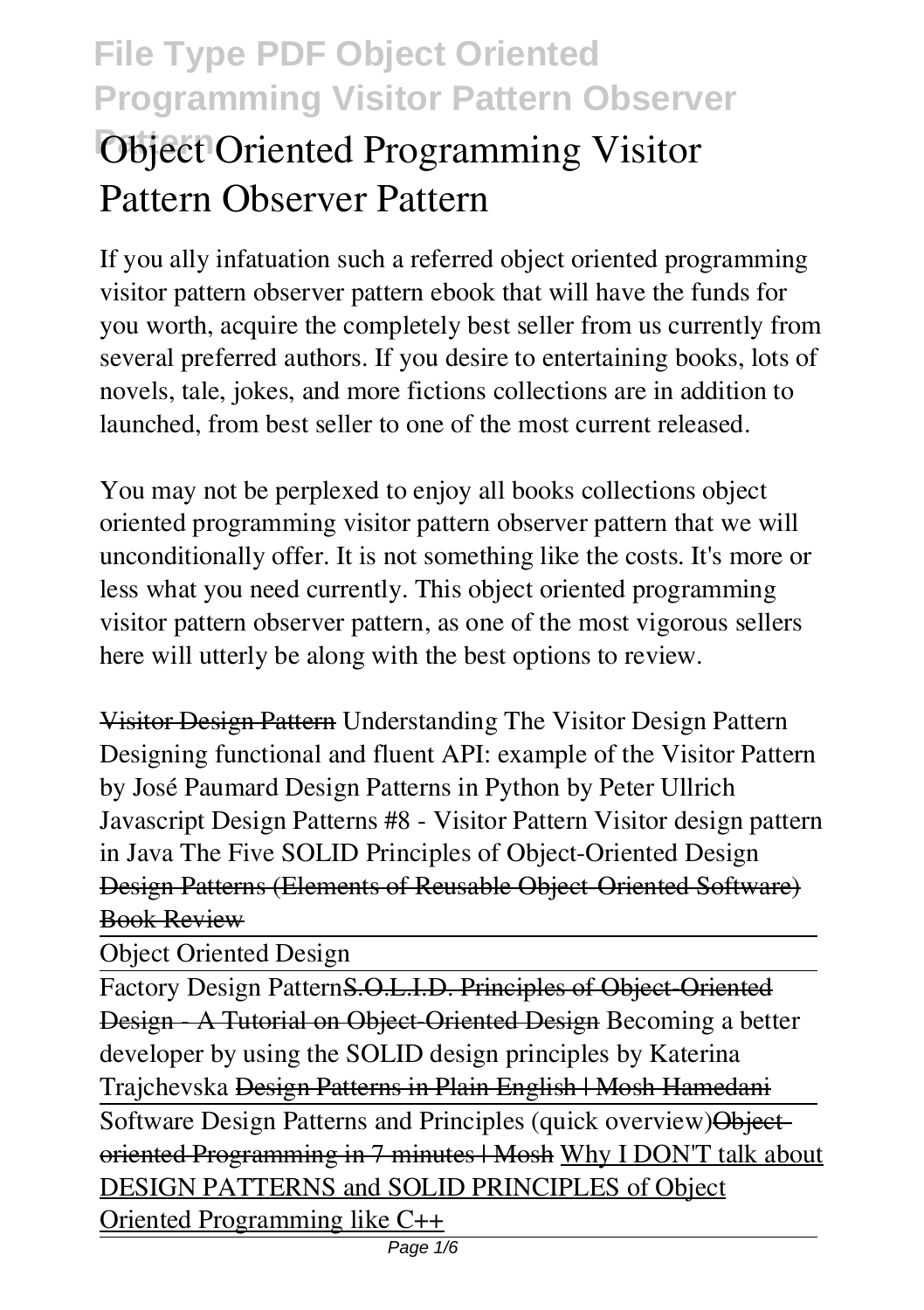**System Design Interview Question: DESIGN A PARKING LOT** asked at Google, Facebook Understanding the Single Responsibility Principle OOP Principles: Composition vs Inheritance Clean Code: SOLID - Beau teaches JavaScript *What is a design pattern? PHP Design Patterns Sebastian Buczyński - Why you don't need design patterns in Python?* Design Patterns Video Tutorial

Visitor Design Pattern

The Iterator, Visitor, and Prototype Patterns Design Patterns: Singleton Visitor Design pattern - Implementation [Products] Top 5 Books to learn Design Patterns in Java **Observer, Visitor, Strategy, State - Behavioural Design Patterns 2/2 Object Oriented** Programming Visitor Pattern

Visitor pattern allows us to create a separate visitor concrete class for each type of operation and to separate this operation implementation from the objects structure. The object structure is not likely to be changed but is very probable to have new operations which have to be added.

### Visitor Pattern | Object Oriented Design

In object-oriented programming and software engineering, the visitor design pattern is a way of separating an algorithm from an object structure on which it operates. A practical result of this separation is the ability to add new operations to existing object structures without modifying the structures.

### Visitor pattern - Wikipedia

The original purpose of the visitor pattern was to iterate an operation over collections of heterogeneous objects, which don't share the same interface and data types. In this article, I proposed...

OOP Pattern Matching: Visitor Pattern | by Luca Piccinelli ... Not knowing the runtime type of the object is actually an assumption of the Visitor pattern. You can understand the pattern in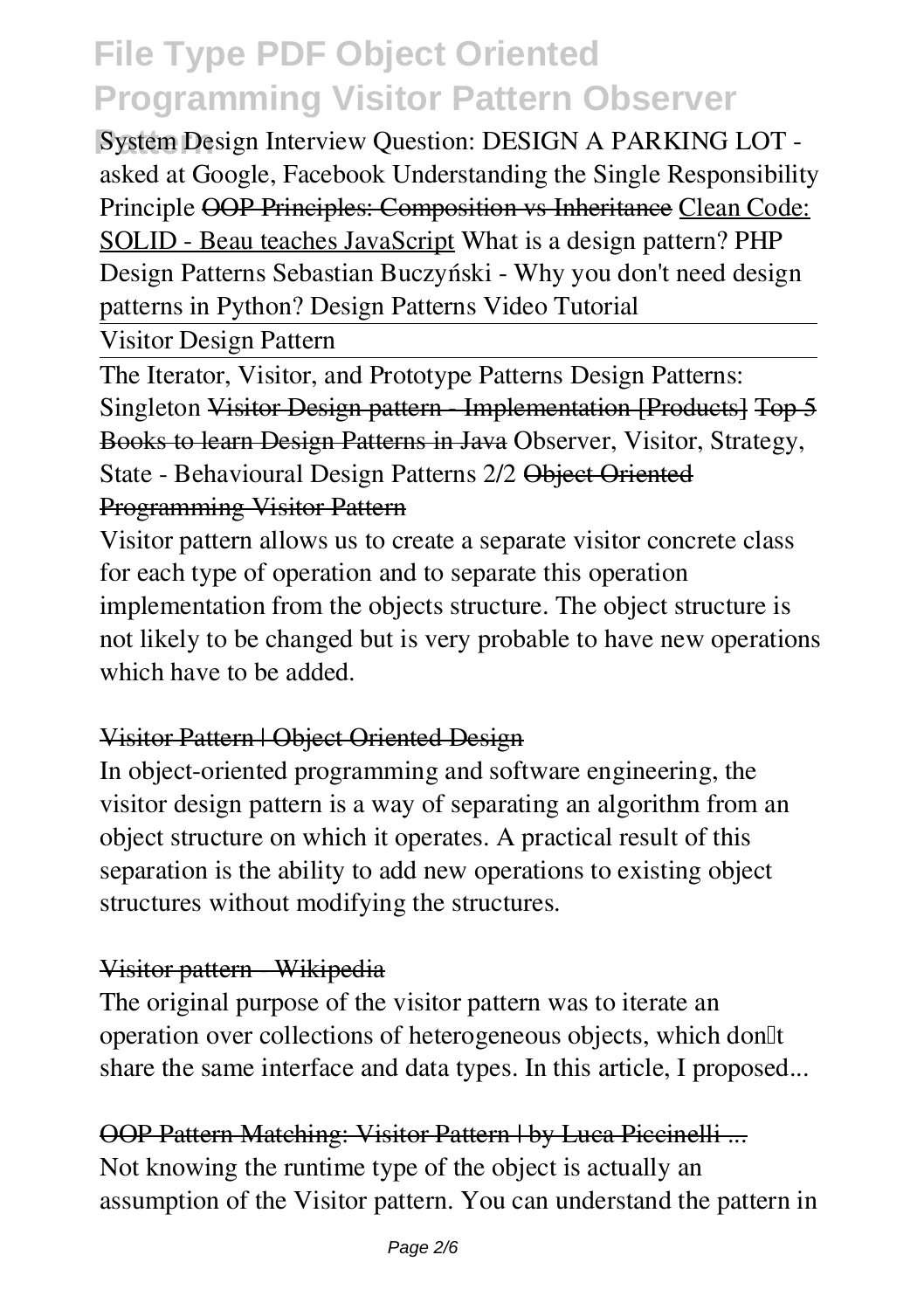two ways. The first one is that it's a trick to do multiple dispatch in a single-dispatch language. The other is that it's a way to do abstract data types in OOP languages.

#### object oriented Visitor Pattern: what's the point of the ...

Visitor design pattern is one of the behavioral design patterns. It is used when we have to perform an operation on a group of similar kind of Objects. With the help of visitor pattern, we can move the operational logic from the objects to another class. The visitor pattern consists of two parts:

#### Visitor design pattern - GeeksforGeeks

The Visitor pattern allows to apply one or more operation to a set of objects at run-time without having the operations tightly coupled with the object structure. This let<sup>[]</sup>s you implement double...

#### Object-Oriented Design Patterns explained using practical ...

The observer pattern is used to allow an object to publish changes to its state. Other objects subscribe to be immediately notified of any changes. State. The state pattern is used to alter the behaviour of an object as its internal state changes. The pattern allows the class for an object to apparently change at run-time. Strategy. The strategy pattern is used to create an interchangeable family of algorithms from which the required process is chosen at run-time.

### Gang of Four Design Patterns BlackWasp

Gangs of Four Design Patterns is the collection of 23 design patterns from the book **Design Patterns: Elements of Reusable** Object-Oriented Softwarell. Gangs Of Four Design Patterns Book This book was first published in 1994 and it is one of the most popular books to learn design patterns.

Gangs of Four (GoF) Design Patterns - JournalDev By definition, Design Patterns are reusable solutions to commonly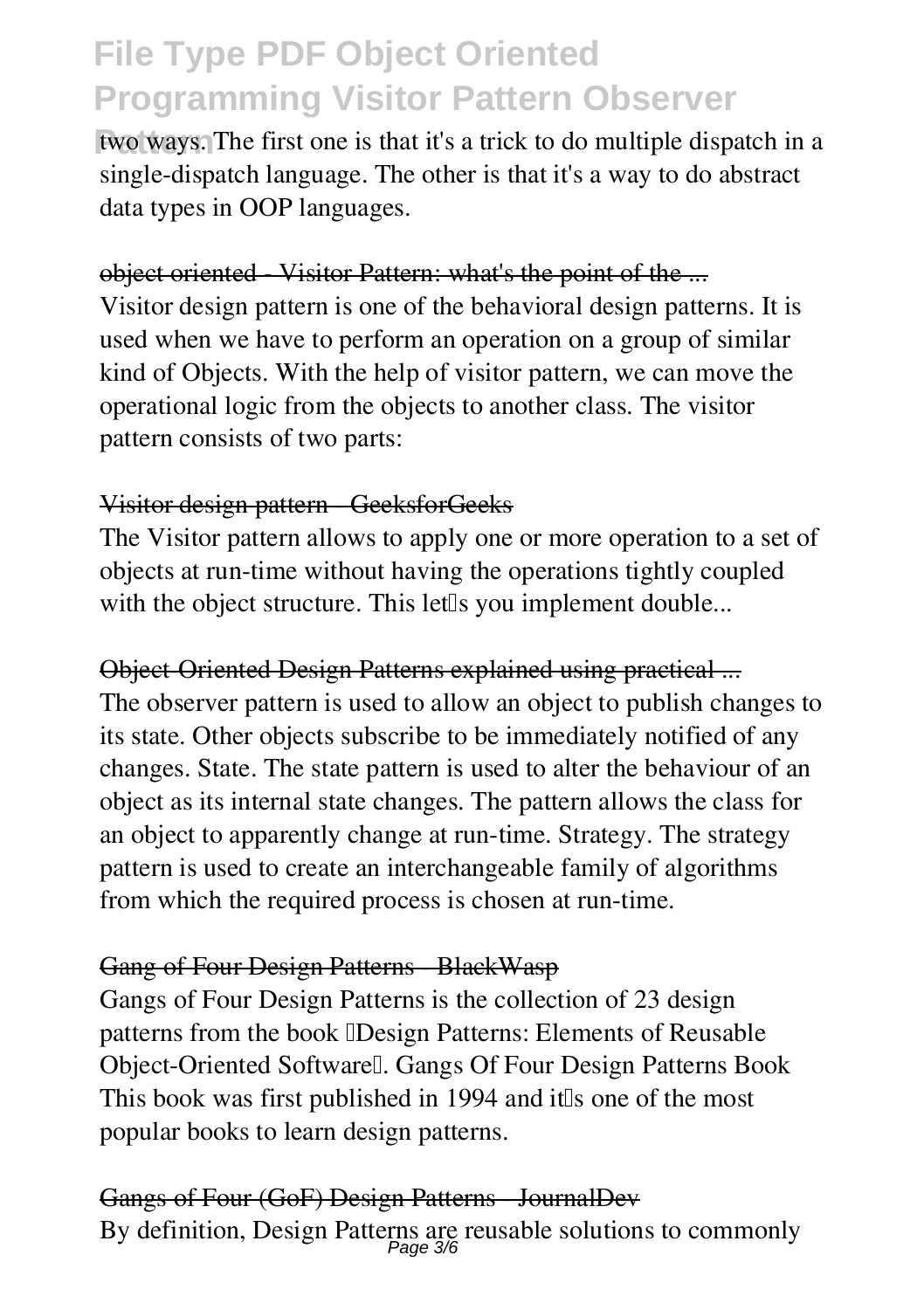**Patternal occurring problems** (in the context of software design). Design patterns were started as best practices that were applied again and again to similar problems encountered in different contexts. They become popular after they were collected, in a formalized form, in the Gang Of Four book in 1994.

#### Design Patterns | Object Oriented Design

Object-oriented programming (OOP) is a programming paradigm based on the concept of "objects", which can contain data and code: data in the form of fields (often known as attributes or properties), and code, in the form of procedures (often known as methods).. A feature of objects is that an object's own procedures can access and often modify the data fields of itself (objects have a notion of ...

### Object-oriented programming - Wikipedia

In object-oriented programming, the command pattern is a behavioral design pattern in which an object is used to encapsulate all information needed to perform an action or trigger an event at a later time. This information includes the method name, the object that owns the method and values for the method parameters. Four terms always associated with the command pattern are command, receiver ...

### Command pattern Wikipedia

In software engineering, double dispatch is a special form of multiple dispatch, and a mechanism that dispatches a function call to different concrete functions depending on the runtime types of two objects involved in the call.In most object-oriented systems, the concrete function that is called from a function call in the code depends on the dynamic type of a single object and therefore they ...

### Double dispatch - Wikipedia

Design Patterns: Elements of Reusable Object-Oriented Software (1994) is a software engineering book describing software design<br> $P_{\text{age}}4/6$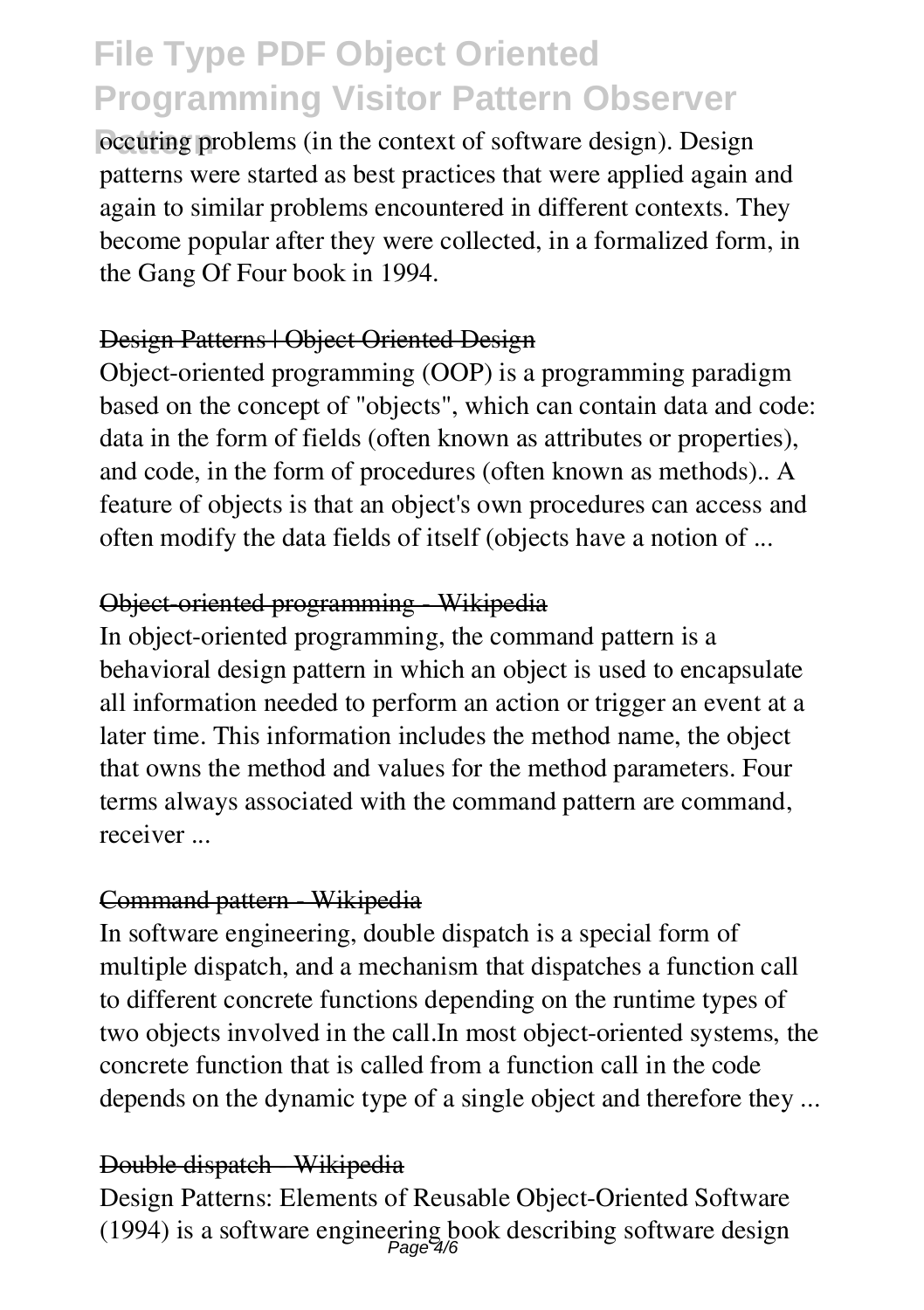patterns. The book was written by Erich Gamma, Richard Helm, Ralph Johnson, and John Vlissides, with a foreword by Grady Booch.The book is divided into two parts, with the first two chapters exploring the capabilities and pitfalls of object-oriented programming, and ...

#### Design Patterns - Wikipedia

In object-oriented programming and software engineering, the visitor design pattern is a way of separating an algorithm from an object structure on which it operates. A practical result of this separation is the ability to add new operations to existing object structures without modifying the structures.

#### Visitor - Java Design Patterns

In object-oriented programming (OOP), a factory is an object for creating other objects  $\mathbb I$  formally a factory is a function or method that returns objects of a varying prototype or class from some method call, which is assumed to be "new".

#### Factory (object-oriented programming) - Wikipedia

Behavioral patterns offers best ways of handling communication between objects. Patterns comes under this categories are: Visitor, Chain of responsibility, Command, Interpreter, Iterator, Mediator, Memento, Observer, State, Strategy and Template method are Behavioral Patterns.

#### Python Design Pattern Tutorialspoint

Object oriented programming Fundament n°1: Encapsulation. An object is an hermetic capsule. It contains its own data and is responsible for their consistency. In this context, we abolish the global variables. The goal is to avoid the separation of data and procedures: the procedures are responsible of data consistency.